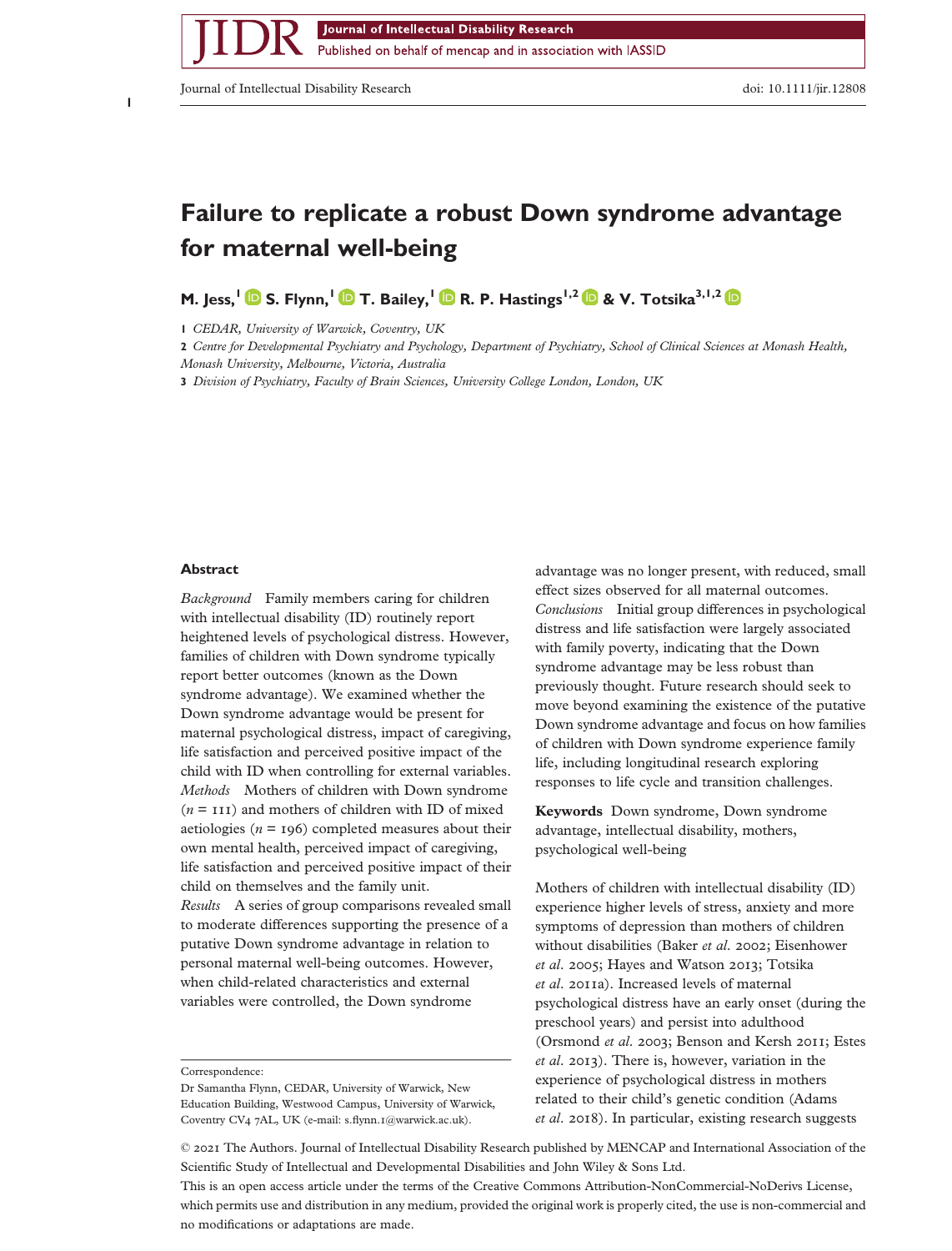that mothers of children with Down syndrome have better psychological outcomes than mothers of children with other conditions associated with ID (e.g. cerebral palsy and autism) (Hodapp *et al*. 2003; Abbeduto *et al*. 2004; Blacher and McIntyre 2006; Pisula 2007; Griffith *et al*. 2010; Blacher *et al*. 2013). This phenomenon is commonly referred to as the 'Down syndrome advantage' and has been evidenced in mothers across their child's lifespan (Dabrowska and Pisula 2010).

The Down syndrome advantage has predominantly been evidenced by lower levels of psychological problems in mothers. More recently, researchers have examined the positive effects of raising a child with a disability (Hastings and Taunt 2002; Ricci and Hodapp 2003; Corrice and Glidden 2009; Skotko *et al*. 2011; Hastings 2016). Children with Down syndrome are often described as being sociable, cheerful (Walz and Benson 2002) and affectionate (Wishart and Johnston 1990). The presence of these characteristics may influence parents to be more affectionate, increase the amount of positive interactions and hold more positive perceptions about their child. Indeed, mothers of children with Down syndrome have reported that they are better rewarded by and have closer relationships with their child compared with mothers of children with other developmental disabilities (e.g. autism and fragile-X syndrome) (Hodapp *et al*. 2001; Abbeduto *et al*. 2004). In general, however, the Down syndrome advantage has been explored less often in relation to parents' positive outcomes.

More recently, there has been debate as to whether the Down syndrome advantage is truly a robust diagnostic group difference or whether it is driven by factors distinctly separate from, or associated with, the syndrome itself. Other characteristics of the child may be one source for the observed group differences. One such factor is behaviour problems, as these have long been associated with heightened maternal stress, anxiety and depression in families of children with ID (Hastings 2002; Hodapp *et al*. 2003; Johnston *et al*. 2003; Ricci and Hodapp 2003; Tomanik *et al*. 2004; Estes *et al*. 2009). Parents of children with Down syndrome report lower levels of child behaviour problems in comparison with other children with ID (Hodapp *et al*. 2003; Blacher and McIntyre 2006). In addition to fewer behaviour

problems, children with Down syndrome often have comparatively high levels of prosocial and adaptive behaviours which may, in turn, be associated with better maternal mental health outcomes (Beck *et al*. 2004; Blacher and McIntyre 2006; Neece and Baker 2008; Totsika *et al*. 2015).

In addition to the characteristics of the child, factors external to the child may also explain the Down syndrome advantage findings. Mothers of children with Down syndrome are more likely to be older (Loane *et al*. 2013), and older maternal age is often associated with better psychological and family adjustment in mothers of children with and without disabilities (Benzies *et al*. 2013; Mayberry *et al*. 2007; Trute *et al*. 2012). Furthermore, Stoneman (2007) reported that household income was significantly higher for families raising children with Down syndrome than in families raising other children with ID. These results have also been found elsewhere in the literature, although these differences were not statistically significant (Eisenhower *et al*. 2005; Corrice and Glidden 2009; Glidden *et al*. 2014). Stoneman found that mothers of children with Down syndrome reported significantly lower levels of stress and depressive symptoms, but that this group difference was not evident when the variance attributable to family income was controlled. It is possible, therefore, that the perceived Down syndrome advantage may be attributable to older maternal age and/or reduced family poverty.

Despite the abundance of research demonstrating better mental health and more positive outcomes for parents of children with Down syndrome, it is not possible to draw firm conclusions about the putative Down syndrome advantage. The group difference is sometimes robust to controlling for other key variables and sometimes not. For example, Corrice and Glidden (2009) reported a Down syndrome advantage in maternal well-being when compared with mothers of other children with ID. However, when maternal age and child adaptive behaviours were controlled, group differences were no longer apparent. In contrast, Eisenhower *et al*. (2005) found that mothers of preschool children with Down syndrome reported lower levels of stress and depression than mothers of children with cerebral palsy or autism. When differences in behaviour problems were accounted for, the child's diagnostic group still significantly contributed to maternal stress.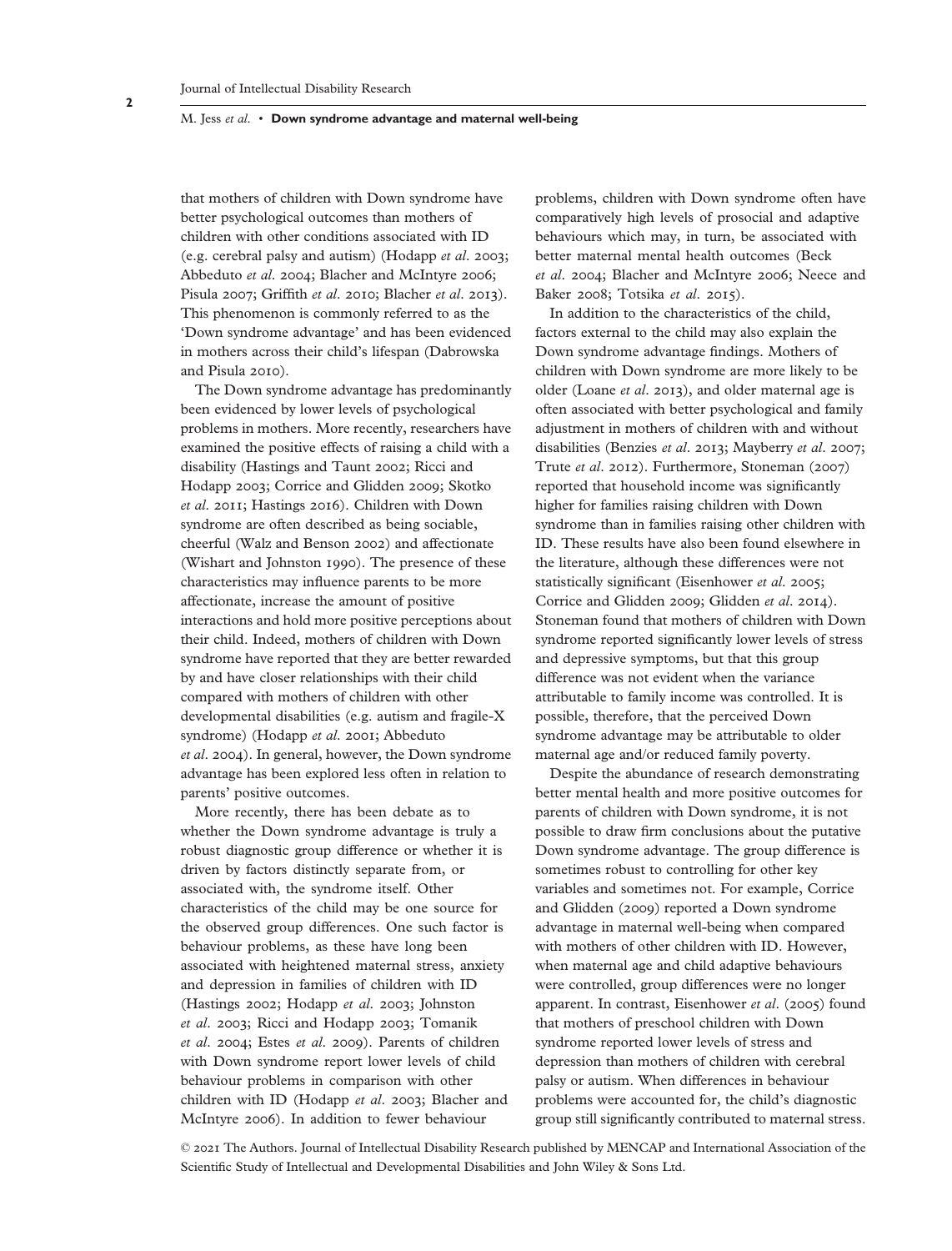Contradictory findings emphasise the importance of accounting for covariates when examining the existence of a Down syndrome advantage. The aim of the current study was to determine whether the Down syndrome advantage would be present in both personal (psychological distress and life satisfaction) and child-related (impact of caregiving and positive gains) maternal outcomes when multiple child and maternal variables (e.g. child age, child behavioural and emotional problems, and family poverty) were carefully controlled. Specifically, the outcomes of mothers of children with Down syndrome were compared with those of mothers of other children with ID. In contrast to much of the existing literature (Abbeduto *et al*. 2004; Griffith *et al*. 2010), mothers of children with autism were excluded from the comparison group in this study as this design is vulnerable to inflating the presence of an advantage. This potential biasing of results by comparison with an autism group may be due to higher rates of problem behaviours (Griffith *et al*. 2010; Totsika *et al*. 2011a) and limitations in prosocial skills and communication (Griffith *et al*. 2010) in children with autism as well as increased psychological distress in parents (Griffith *et al*. 2010). Based on previous research, we expect to find a putative Down syndrome advantage in this sample. Further, we expect that any apparent Down syndrome advantage would be explained by controlling for child or family factors.

# **Method**

#### **Participants**

Three hundred and seven biological, adoptive or foster mothers of children with ID were included in this study in either the Down syndrome or mixed aetiology ID group. Children with Down syndrome were not excluded if they also had a diagnosis of autism spectrum disorder (ASD) as reported by the survey respondent. However, children in the comparison group were excluded if they had ASD. Overall, children in this study were aged between 4 and 15 years ( $M = 8.85$  years,  $SD = 3.01$ ). Table 1 outlines participant demographic data by participant group. Participants in this study were a subsample of a larger dataset of participants who took part in the telephone survey component of the 1000 Families Study (Hastings *et al*. 2020), a large cohort study of

families with a child with ID in the UK  $(N = 1184)$ . The 1000 Families Study did not include a question about participants' (i.e. mothers') age, due to a request from a research ethics committee to reduce to a minimum the collection of personal data about family carers. Thus, we are unable to include maternal age in the present study, although this covariate is potentially important in explaining the putative Down syndrome advantage.

#### **Measures**

# *Positive Gains Scale*

The Positive Gains Scale (Jess *et al*. 2020; Pit-ten Cate 2003) was used to measure parental perceptions of the positive impact of their child. Five items reflect the perceived benefits of raising a child (e.g. 'since having this child I have grown as a person'), and two reflect positive gains for the family (e.g. 'since having this child, my family has become closer to one another'). Lower scores indicate greater positive gain. This measure has good reliability for mothers of children with developmental disabilities (Jess *et al*. 2020). Cronbach's alpha in the current study was 0.84 for the Down syndrome group and 0.77 for the ID comparison group.

#### *Kessler 6*

The Kessler 6 (Kessler *et al*. 2002) is a six-item selfreport measure developed to screen for the presence of psychological distress in non-clinical community samples. Participants were asked to score each item using a five-point Likert scale [0 (*symptom not at all present*) to 4 (*symptom present over time*)] about their own psychological distress over the past 30 days. Higher scores indicate greater levels of distress. The Kessler 6 maintains excellent psychometric properties in mothers of children with ID (Totsika *et al*. 2011b). Cronbach's alpha in the current study was 0.84 for both the Down syndrome group and the ID group.

# *Impact of caregiving*

A seven-item 'Impact of caregiving on carer' scale from the Survey of Informal Carers in Households 2009/10 (NHS Digital 2010) was used. Participants were asked to indicate whether certain aspects of their lives have been affected by caring for their child. These were unable to socialise or take part in social or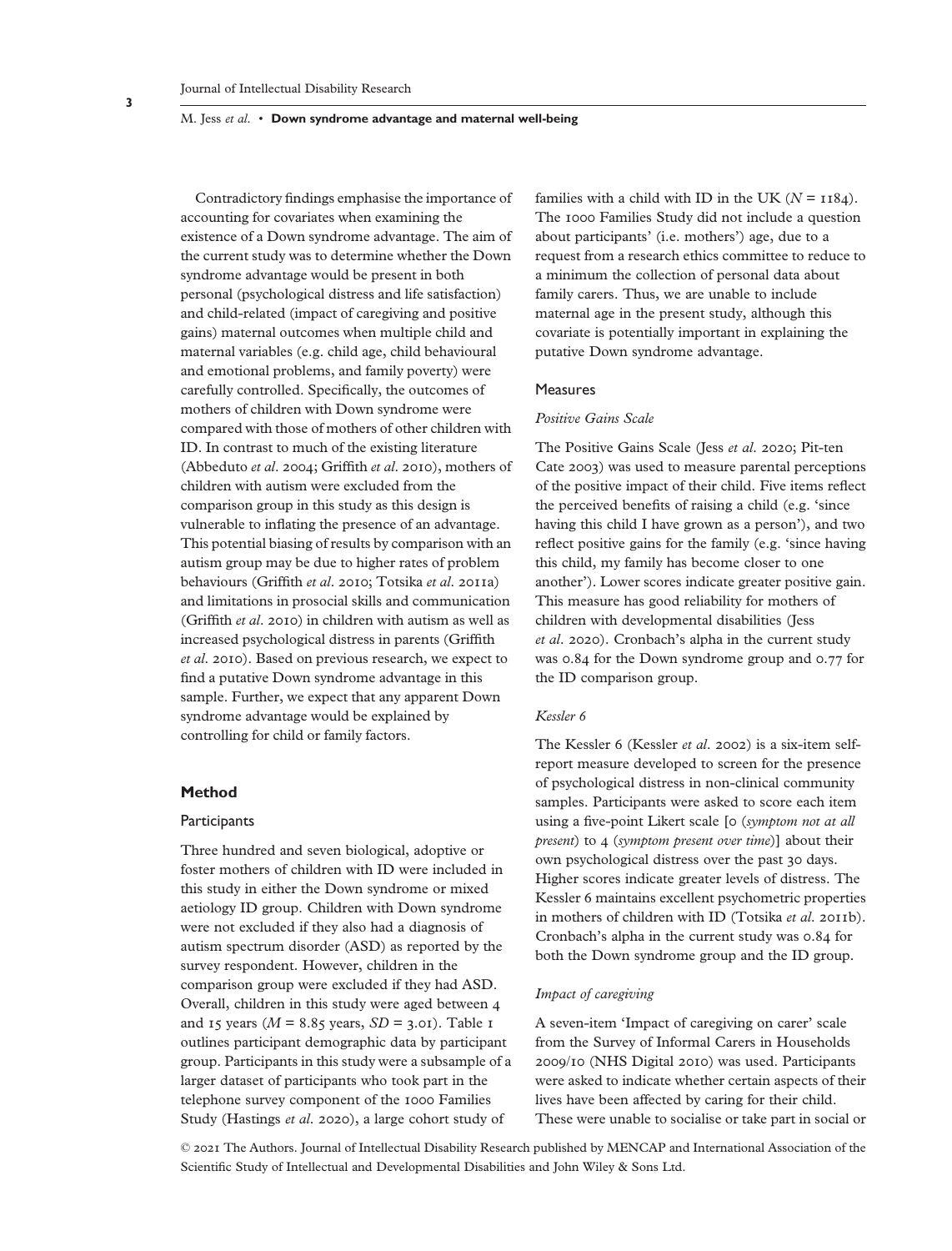#### **Table 1** Participant demographics

|                                           | Down syndrome $(n = 111)$         | Mixed ID $(n = 196)$           |  |  |
|-------------------------------------------|-----------------------------------|--------------------------------|--|--|
| Relationship to child                     |                                   |                                |  |  |
| Biological mother                         | 107 (96.4%)                       | 173 (88.3%)                    |  |  |
| Adoptive mother                           | 2(1.8%)                           | 20 (10.2%)                     |  |  |
| Foster mother                             | 2(1.8%)                           | 3(1.5%)                        |  |  |
| <b>Education level</b>                    |                                   |                                |  |  |
| No qualifications                         |                                   | 2(1.0%)                        |  |  |
| Some GCSEs                                | 5(4.5%)                           | 16(8.2%)                       |  |  |
| $5 + GCSEs$                               | $(0.9\%)$                         | 9(4.6%)                        |  |  |
| A/AS levels                               | 7(6.3%)                           | 14(7.1%)                       |  |  |
| Higher education                          | 26 (23.4%)                        | 48 (24.5%)                     |  |  |
| Degree                                    | 65 (58.6%)                        | 97 (49.5%)                     |  |  |
| Don't know                                |                                   | 2(1.0%)                        |  |  |
| Employment                                |                                   |                                |  |  |
| Do something else                         | 12(10.8%)                         | 20 (10.2%)                     |  |  |
| In a job and currently working            | 49 (44.1%)                        | 63(32.1%)                      |  |  |
| On maternity/paternity leave              | $(0.9\%)$                         | 5(2.6%)                        |  |  |
| Self-employed                             | 8(7.2%)                           | 25 (12.8%)                     |  |  |
| Doing voluntary work                      | 4(3.6%)                           | 5(2.6%)                        |  |  |
| Looking after home and family             | 33 (29.7%)                        | 75 (38.3%)                     |  |  |
| Unemployed                                | 3(2.7%)                           | 2(1.0%)                        |  |  |
| Married or living with partner            | 93 (83.8%)                        | 154 (80.2%)                    |  |  |
| Median weekly household income            | Between £600 and £700             | Between £500 and £600          |  |  |
| Median IMD decile                         | 6                                 | 6                              |  |  |
| Not managing financially                  | 8(7.2%)                           | 26 (13.3%)                     |  |  |
| Struggle to raise £2000 in an emergency   | 35 (31.5%)                        | 82 (42.7%)                     |  |  |
| Mean family poverty composite (SD)        | $0.97$ (SD = 0.99)                | $1.30$ (SD = 1.11)             |  |  |
| Mean child age in years (range; SD)       | 8.35 (4–15; SD = 2.93)            | $9.15$ (4-15; SD = 3.02)       |  |  |
| Child sex                                 |                                   |                                |  |  |
| Male                                      | 66 (59.5%)                        | 115(58.7%)                     |  |  |
| Female                                    | 45 (40.5%)                        | 79 (40.3%)                     |  |  |
| Mean DBC (range; SD)                      | $55.58$ ( $I - 125$ ; SD = 26.30) | 65.65 ( $13-142$ ; SD = 29.26) |  |  |
| Mean VABS communication score (range; SD) | $64.75$ (31-108; SD = 13.03)      | 60.33 (25-104; SD = 14.90)     |  |  |
| Mean VABS socialisation score (range; SD) | 66.22 (27-101; SD = 12.93)        | $59.51$ (31-104; SD = 13.02)   |  |  |

DBC, Developmental Behaviour Checklist; GCSE, General Certificate of Secondary Education; ID, intellectual disability; IMD, Index of Multiple Deprivation; VABS, Vineland Adaptive Behaviour Scale.

leisure activities at all (due to caring responsibilities), reduced time with spouse or partner, reduced time with other family members, reduced time with friends, difficulties making new friends, reduced time spend doing sport or physical activity and reduced time spent doing a pastime or hobby. Participants were asked to select any of seven leisure activities (all that applied) that had been negatively affected by the care they provide to their child with ID. A higher summed number of options chosen on this scale indicate a higher negative impact of caregiving on participants. Kuder–Richardson 20 for the Down

syndrome group (0.75) and the ID group (0.75) showed adequate internal consistency of the measure.

## *Life satisfaction*

A single-item measure asked participants to rate their general life satisfaction on a scale of 1 (*completely dissatisfied*) to 10 (*completely satisfied*). This scale has been used within major UK social surveys with large-normative samples  $(n = 1000+)$ , including the Millennium Cohort Study (Plewis 2007). Single-item life satisfaction measures have been found to correlate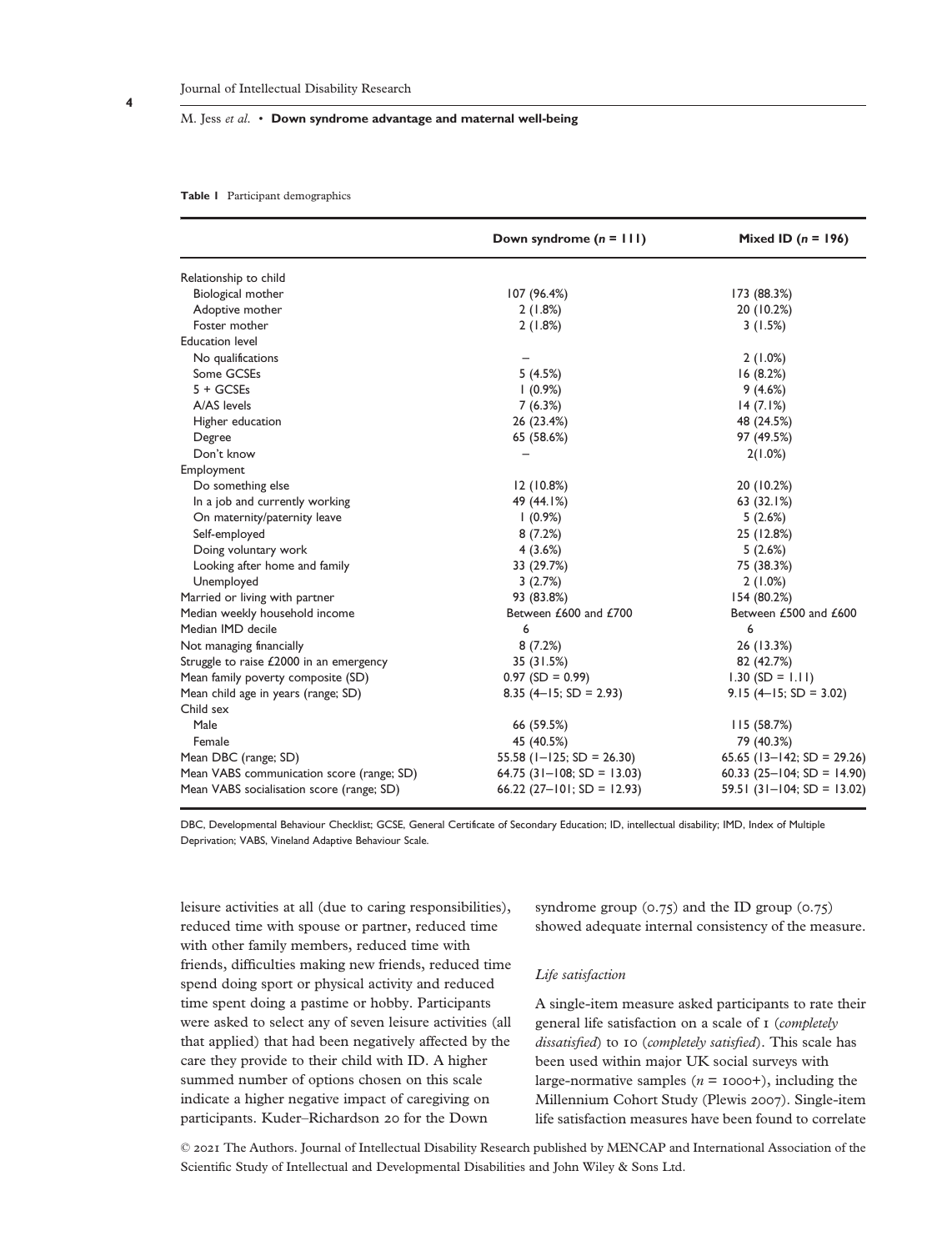strongly with other, long-form, well-established life satisfaction measures (e.g. Cheung and Lucas 2014).

# *Family poverty*

Family poverty was measured using a composite variable created by the research team incorporating four single-item indicators of poverty:

- **1** Total weekly household income was dichotomised into above or below the UK median weekly household income  $(f_1677.83)$  at the time of the study; with those categorised as earning above the UK median income scoring 0 and those earning below it scoring 1.
- **2** How participants felt that they were financially managing was dichotomised with those who were living comfortably, doing alright or just about getting by scoring 0 and those who were finding it quite or very difficult scoring 1.
- **3** How likely it would be that participants could raise £2000 in 1 week was dichotomised such that those who could easily raise the money or raise it with some minimal sacrifices scored o and those who would have to do something drastic or could not raise the  $\text{\textsterling}2000$  in 1 week scored 1.
- **4** Participants in the bottom quintile of neighbourhoods on the Index of Multiple Deprivation were considered to be living in deprived environments and scored 1, all others scored 0. Index of Multiple Deprivation scores were gathered from family residential postcodes, using scores (which combine a number of indices of social deprivation for the area to form a relative ranking) from the Office for National Statistics (2019).

These four dichotomised indicators were summed to create the family poverty composite (for all cases when participants had responded to at least three of the four items), such that scores ranged from 0 to 4 and that higher scores indicated greater levels of poverty. Notably, these indicators were measured at the family level, as compared with maternal-level education and employment, which were, accordingly, included separately to the composite.

#### *Vineland Adaptive Behaviour Scale*

The Vineland Adaptive Behaviour Scale II – Survey form (VABS II; Sparrow *et al*. 2005) was used to

measure child adaptive behaviour. This semistructured interview measure contains a range of items that provide an assessment of adaptive behaviour across four domains: socialisation, communication, daily living skills and motor skills (the motor skills domain is used for children under 7 years old only). The items in each domain are arranged in developmental order, and not all questions are asked in an interview, instead the interviewer estimates an adaptive level and asks in detail about skill items in this range to arrive at an accurate estimate of a child's abilities. Each item is scored using a three-point scale [0 (*Never or almost never*), 1 (*Sometimes*), 2 (*Usually*)]. The socialisation and communication domain standard scores (representing skills potentially enhanced in Down syndrome) were used in the present analysis.

## *Developmental Behaviour Checklist*

The Developmental Behaviour Checklist – Parent (DBC-P; Einfeld and Tonge 1992a) is a 96-item measure of behavioural and emotional problems in children and adolescents with ID. Each item is scored on a three-point Likert scale [0 (*not as far as you know*) to 2 (*very often or true*)]. For the current study, the total behaviour problem score of all items was used as an overall measure of emotional and behavioural problems. The DBC-P has good reliability in studies of children with ID (Einfeld and Tonge 1992a), and the Cronbach's alpha for the current study was 0.93 for the Down syndrome group and 0.94 for the ID group.

#### Procedure

Ethical approval was granted by the NHS Health Research Authority NRES Committee West Midlands – South Birmingham Research Ethics Committee (15/WM/0267). Study participants were recruited through special schools, social media advertising and advertising through disability charities. Study packs were distributed directly to parents (e.g. via the child's school) and included an information sheet, consent form, the survey questionnaire and a prepaid return envelope. Participants could request a study pack online by following a link on social media. Participants were also able to complete the survey online. Informed consent was obtained, either on paper or online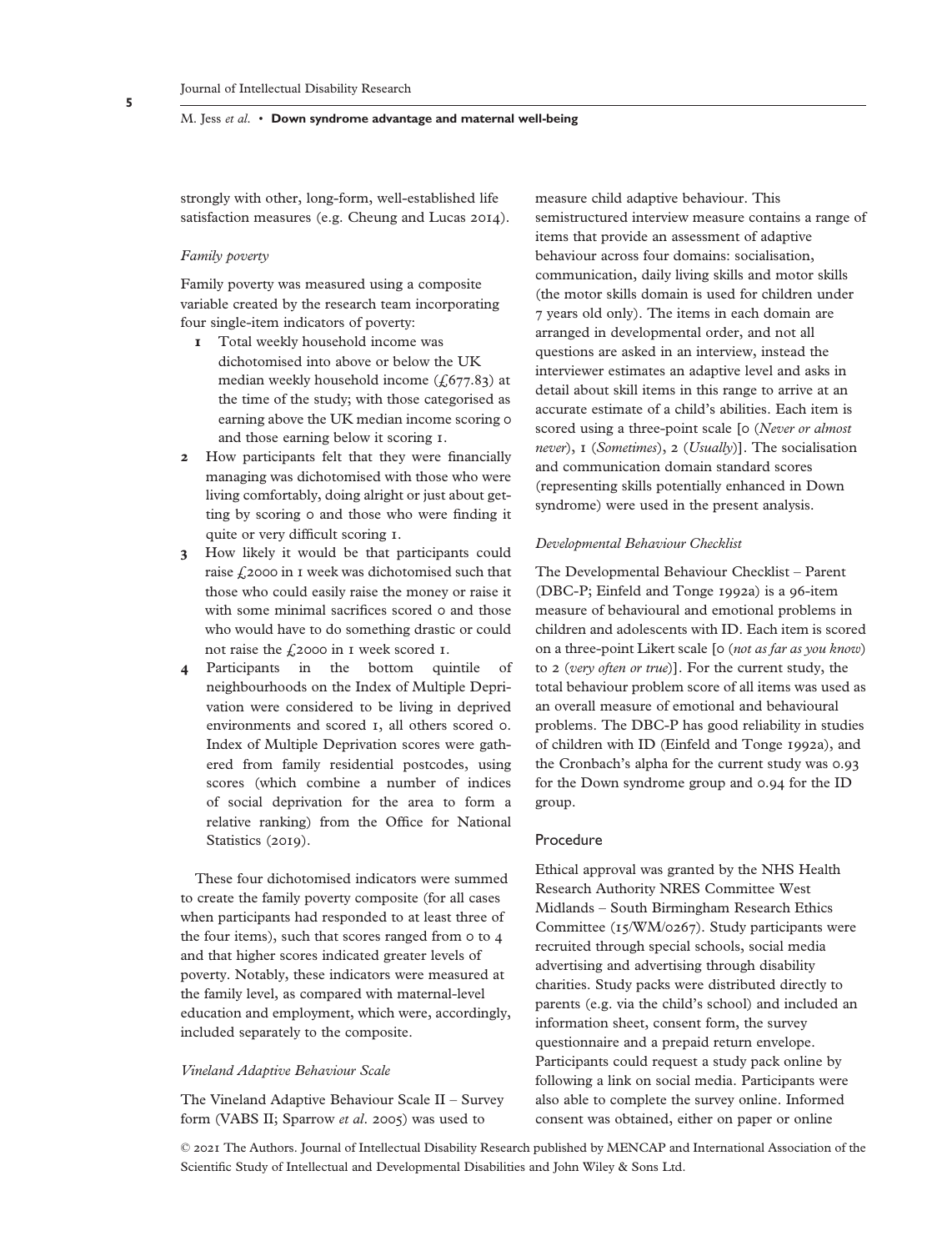(depending on survey completion method), before participants completed the survey. Within the survey, participants were asked whether they would be willing to take part in a telephone interview, and those who consented were contacted by a researcher to complete the VABS and DBC-P in the context of a semistructured interview over the telephone.

Of the 1184 participants in the total 1000 Families Study sample, 985 were (adoptive, biological or foster) mothers, and 599 of these had completed the VABS and DBC-P. Of these 599 participants, 111 reported that their child had Down syndrome. The remaining 488 participants were identified as having a child with ID other than Down syndrome, of which 292 had a parent-reported co-diagnosis of autism (and thus were excluded from the current study). The remaining subsample of 307 participants (196 in the mixed aetiology ID group and 111 in the Down syndrome group) is that analysed within the present study.

#### Analysis

Analyses involved the comparison of the two groups: Mothers who had a child with Down syndrome and mothers who had a child with ID in the mixed aetiology group. Independent sample *t* tests were used to compare the mean scores of the four maternal well-being outcome variables between the two groups. For the final set of models, analyses of covariance were run for each of the four outcomes, this time including all five covariates in each analysis of covariance to examine if any Down syndrome advantage was robust to controlling for family and child variables. In preliminary checks, we examined correlations to check

**Table 2** Unadjusted means for maternal outcomes by study group

for multicollinearity between the predictor variables. No evidence of multicollinearity was found.

Cohen's *d* was used to estimate the effect size of potential mean differences between the two groups. Cohen's *d* was estimated by calculating the mean difference between the two study groups, and then dividing the result by the pooled standard deviation. Confidence intervals (CIs) for effect sizes were also calculated.

Given that there were a number of children with Down syndrome for whom parents reported the presence of autism  $(n = 14)$ , it is possible that a putative Down syndrome advantage would have been slightly attenuated using our design approach. Therefore, we also ran sensitivity analyses in which these families were excluded from the comparisons and report the results of these briefly in addition to the primary analyses.

# **Results**

# Unadjusted group differences

Maternal outcomes (psychological distress, life satisfaction, positive gain and impact of caregiving) were compared between the two groups using *t* tests to test for the presence of a putative Down syndrome advantage. Mean scores for each group and Cohen's *d* effect sizes for the differences are summarised in Table 2. A statistically significant difference was present for both personal maternal psychological outcomes. Mothers of children with Down syndrome reported less psychological distress: Cohen's *d* = 0.42, 95% CI [0.18, 0.65] and greater life satisfaction: Cohen's *d* = 0.30, 95% CI [0.06, 0.53], than mothers

|                          | Down<br>syndrome |      | <b>Other IDs</b> |      | $t(d\hat{p})$              | Effect size (d) | 95% CI for<br>effect size |      |
|--------------------------|------------------|------|------------------|------|----------------------------|-----------------|---------------------------|------|
| <b>Maternal outcomes</b> | Mean             | SD.  | Mean             | SD.  | Down syndrome vs. other ID |                 | ᄔ                         | UL.  |
| Psychological distress   | 6.67             | 4.62 | 8.70             | 4.99 | $3.13*(220)$               | 0.42            | 0.18                      | 0.65 |
| Life satisfaction        | 6.81             | 1.92 | 6.23             | 1.98 | $-2.103*(220)$             | 0.30            | 0.06                      | 0.53 |
| Positive gains           | 29.42            | 4.24 | 28.74            | 3.82 | $-1.484(220)$              | 0.16            | $-0.06$                   | 0.40 |
| Impact of caregiving     | 4.23             | 1.74 | 4.61             | 1.80 | $-0.138(205)$              | 0.22            | $-0.03$                   | 0.46 |

CI, confidence interval; ID, intellectual disability; LL, lower level; UL, upper level.

\* *P <* 0.05.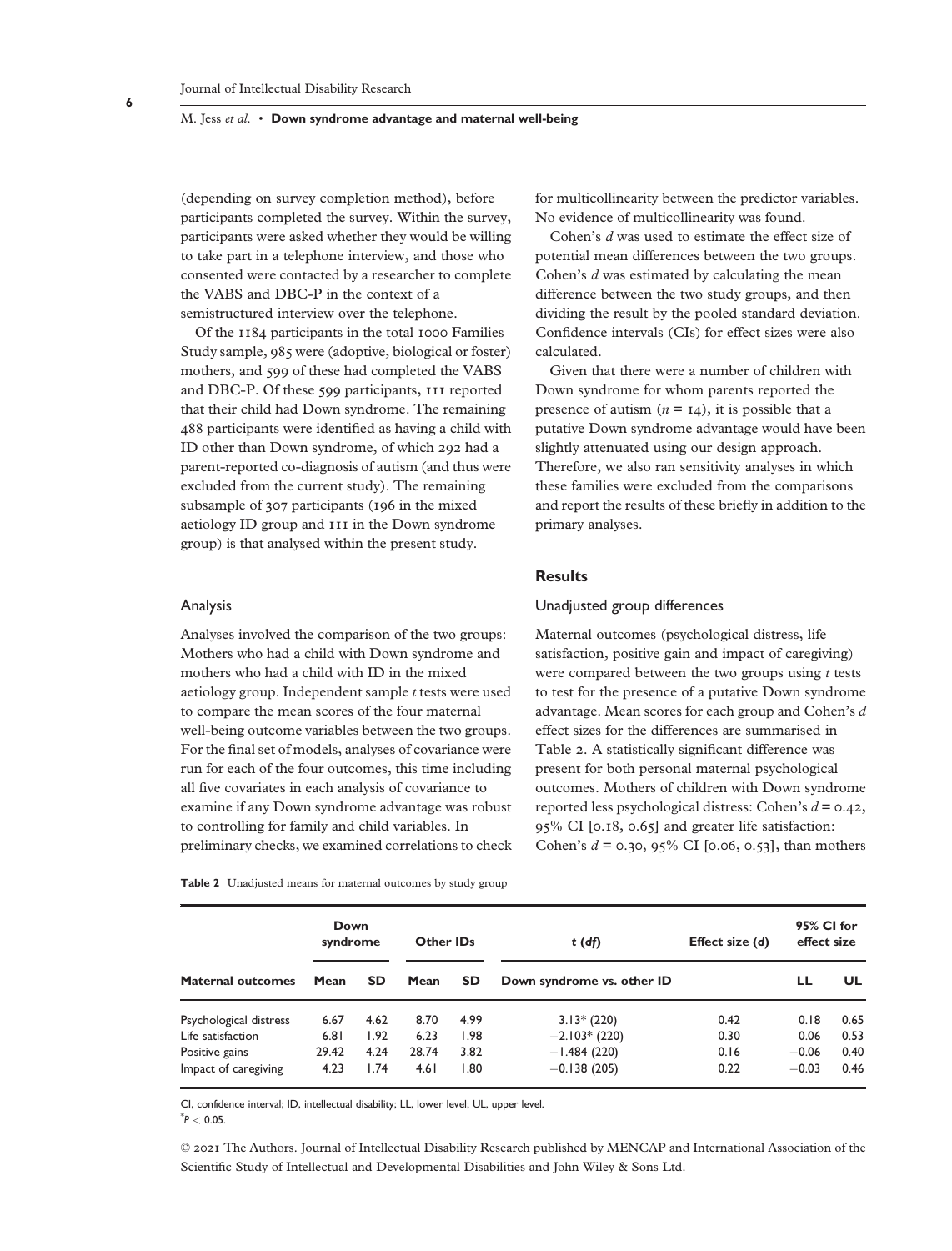| <b>Covariates</b> | <b>Psychological distress</b> |         |       | Life satisfaction |       |       | Positive gains |       |       | Impact of caregiving |         |       |
|-------------------|-------------------------------|---------|-------|-------------------|-------|-------|----------------|-------|-------|----------------------|---------|-------|
|                   | F                             | P       | d     | F                 | P     | d     | F              | P     | d     | F                    | P       | d     |
| Child age         | 6.285                         | 0.577   |       | 0.294             | 0.588 |       | 0.226          | 0.635 |       | 0.531                | 0.467   |       |
| DBC total         | 67.248                        | 0.069   |       | 0.376             | 0.540 |       | 3.929          | 0.049 |       | 0.268                | 0.605   |       |
| Communication     | 5.385                         | 0.606   |       | 0.400             | 0.528 |       | 2.262          | 0.134 |       | 0.001                | 0.978   |       |
| Socialisation     | 3.910                         | 0.660   |       | 0.022             | 0.881 |       | 0.237          | 0.627 |       | 1.637                | 0.202   |       |
| Family poverty    | 22.813                        | < 0.001 |       | 0.018             | 0.893 |       | 1.368          | 0.243 |       | 12.138               | 0.001   |       |
| No degree         | 7.685                         | 0.538   |       | 0.296             | 0.587 |       | 1.668          | 0.198 |       | 0.008                | 0.929   |       |
| No job            | 105.621                       | 0.023   |       | 0.705             | 0.402 |       | 0.957          | 0.329 |       | 16.490               | < 0.001 |       |
| Study group       | 64.831                        | 0.074   | 0.197 | 1.011             | 0.316 | 0.121 | 0.689          | 0.407 | 0.101 | 1.880                | 0.172   | 0.152 |

**Table 3** Analysis of covariance summary for maternal well-being outcomes

DBC, Developmental Behaviour Checklist.

of other children with ID; which represent medium-sized effects. However, neither child-related maternal outcome (positive gains or impact of caregiving) differed statistically between mothers of children with Down syndrome and the other ID groups, and the associated effect sizes were very small.

When the children with Down syndrome who were reported as having autism were removed from the study group, the pattern of results remained unchanged except that the (negative) impact of caring was then also found to be significantly lower in the Down syndrome group ( $P = 0.016$ ;  $d = 0.25$ , CI [0.04, 0.47]) but still with a small effect size.

#### Adjusted group differences

After controlling for child behavioural and emotional problems (DBC-P), child communication and socialisation skills, family poverty and child age (as an approximation for maternal age, which was not measured), significant group differences were no longer present for the personal maternal well-being outcomes ( Table 3). Specifically, there was no longer a statistically significant main effect of the group, and the associated effect sizes were very small: for psychological distress  $(F_{1,272} = 3.21, P = 0.07)$ , Cohen's  $d = 0.20$  and life satisfaction ( $F_{1,272} = 1.88$ ,  $P = 0.172$ , Cohen's  $d = 0.15$ . Family poverty  $(F_{1,272} = 22.8$ I,  $P < 0.00$ I) and maternal unemployment  $(F_{1,272} = 105.62, P = 0.02)$  were associated with higher levels of psychological distress. Further, family poverty  $(F_{1,272} = 12.14, P = 0.001)$ and maternal unemployment  $(F_{1,272} = 16.49)$ ,

*P <* 0.001) were also associated with lower levels of life satisfaction.

Again, as shown in Table 3, there were no study group differences and very small effect sizes for positive gains  $(F_{1,272} = 1.01, P = 0.32)$ , Cohen's  $d = 0.20$  and impact of caregiving ( $F_{1,253} = 0.69$ ,  $P = 0.41$ , Cohen's  $d = 0.15$ . The DBC total score was found to be a predictor for gains  $(F_{1,253} = 3.93)$ ,  $P = 0.049$ .

When the children with Down syndrome who were reported as having autism were removed from the study group in the adjusted analyses, the Down syndrome group differences remained unchanged except for psychological distress. In the reduced model, psychological distress was marginally lower in the Down syndrome group  $(P = 0.049)$  but still with a small effect size  $(d = 0.26)$ .

# **Discussion**

Unadjusted comparisons provided support for the existence of a Down syndrome advantage for personal maternal outcomes (reduced psychological distress and increased life satisfaction), although not for maternal outcomes related to their child (impact of caregiving and positive gains). Removing those with autism also from the Down syndrome group also resulted in a group difference for impact of caregiving. When controlling for child and family characteristics, this apparent Down syndrome advantage was not present for either maternal psychological distress or life satisfaction. Further, family poverty and maternal unemployment were significantly associated with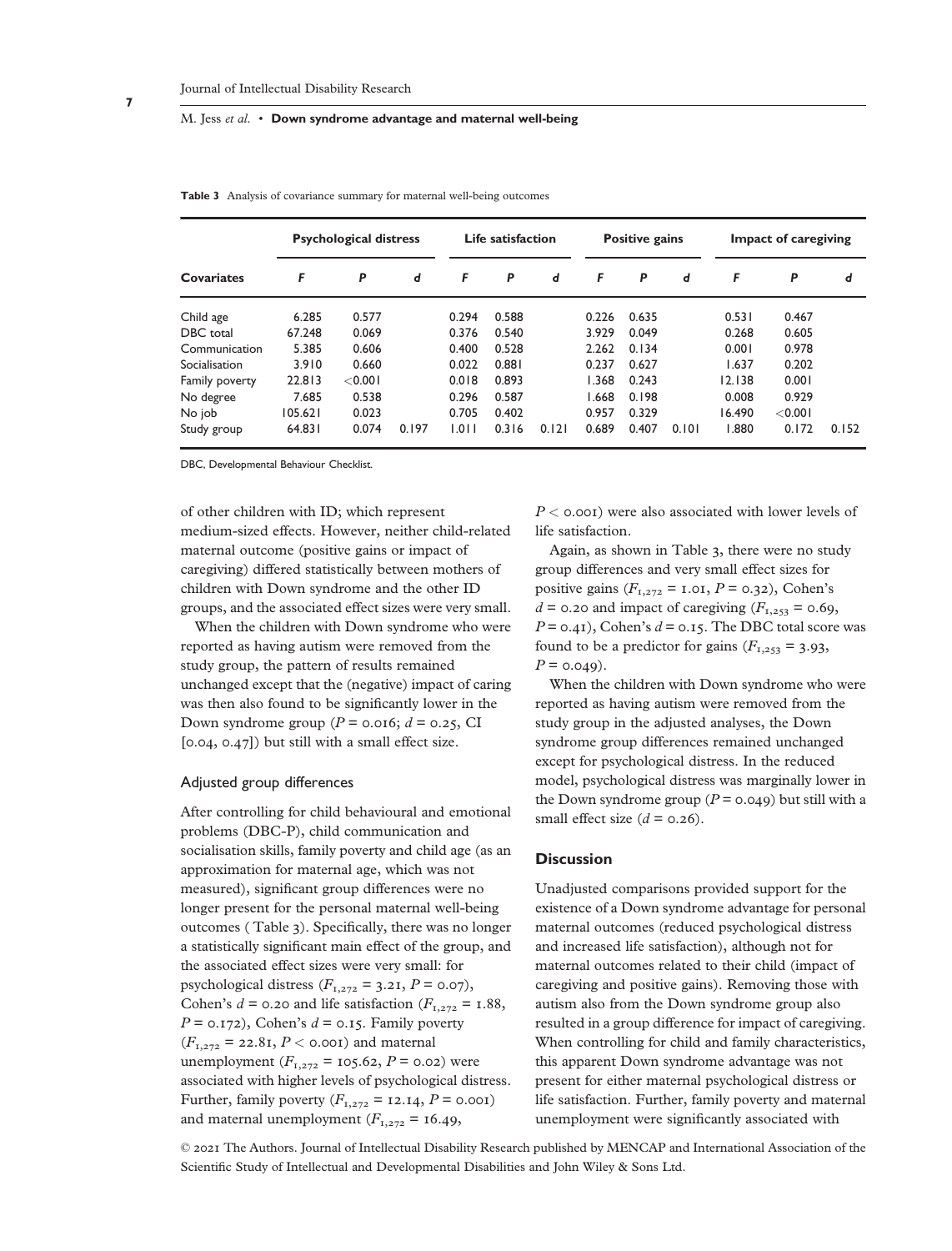both increased psychological distress and decreased life satisfaction. These findings support previous research that suggests that a Down syndrome advantage may not be robust to controlling for other important differences between families of children with Down syndrome and other families (Stoneman 2007; Corrice and Glidden 2009). In the current study, the main factor associated with the initial Down syndrome advantage was lower levels of poverty in the families of children with Down syndrome, replicating other research findings (Stoneman 2007).

Child factors in the current study did not appear to explain the Down syndrome advantage (other than the anticipated impact of autism – which was examined in sensitivity analyses and had a small impact on the findings). Although child behavioural and emotional problems scores were lower for the Down syndrome group, it was not significantly associated with any outcomes. Similarly, no associations were found between maternal outcomes and adaptive behaviour scores, in contrast to previous research (Beck *et al*. 2004; Blacher and McIntyre 2006; Neece and Baker 2008; Totsika *et al*. 2015), although children with Down syndrome had higher communication and socialisation skills (Table 1).

We did not have data on maternal age, and this is a key limitation of this study. Future research would benefit from including maternal age as a covariate to determine whether older maternal age and relative family socio-economic advantage are related. In the current study, the comparator group included ID of mixed aetiologies as opposed to one specific ID diagnosis. Arguably, covariates included in this study may have different patterns of association with outcome measures in specific ID aetiological groups. For example, differences in the communication and socialisation domains of the VABS (Sparrow *et al*. 2005) have been found between five genetic syndromes (Prader–Willi, fragile-X, Williams, Down and Angelman) (Di Nuovo and Buono 2011) and children with Prader– Willi or Williams syndrome have more behaviour problems, as rated on the DBC (Einfeld and Tonge 1992b), than children with Down or fragile-X syndrome (Einfeld *et al*. 1999). It is important that, if these differential interactions do

exist, they are identified as they will have implications for clinical practice.

It is important to point out that we did find a Down syndrome advantage: mothers of children with Down syndrome reported lower levels of psychological distress and better quality of life. We have reported evidence that this 'advantage' may be driven primarily by better socio-economic circumstances in families of children with Down syndrome. Future research should examine this association in more detail, especially to identify what is different in the experiences of families of children with Down syndrome that is related to their relatively improved socio-economic status. Research needs to move beyond repeated examination of whether a Down syndrome advantage exists to explaining what happens in the lives of parents and families. This may include longitudinal research to understand how families of children with Down syndrome experience and respond to life cycle and transition challenges and also qualitative research to understand parents' perceptions and experiences and approach to family life.

## **Acknowledgements**

The authors would like to express their thanks to the 1000 Families research team who contributed to data collection for this study, as well as to all of the families who took part in this research.

# **Source of funding**

This study was funded by Cerebra and the Economic and Social Research Council Doctoral Training Centre at the University of Warwick.

# **Conflict of interest**

The authors declare no conflict of interest.

# **Data availability statement**

No data are available. Data from this study are not available for sharing due to ethical approval requirements. Researchers interested in collaboration should contact the corresponding author with their expression of interest.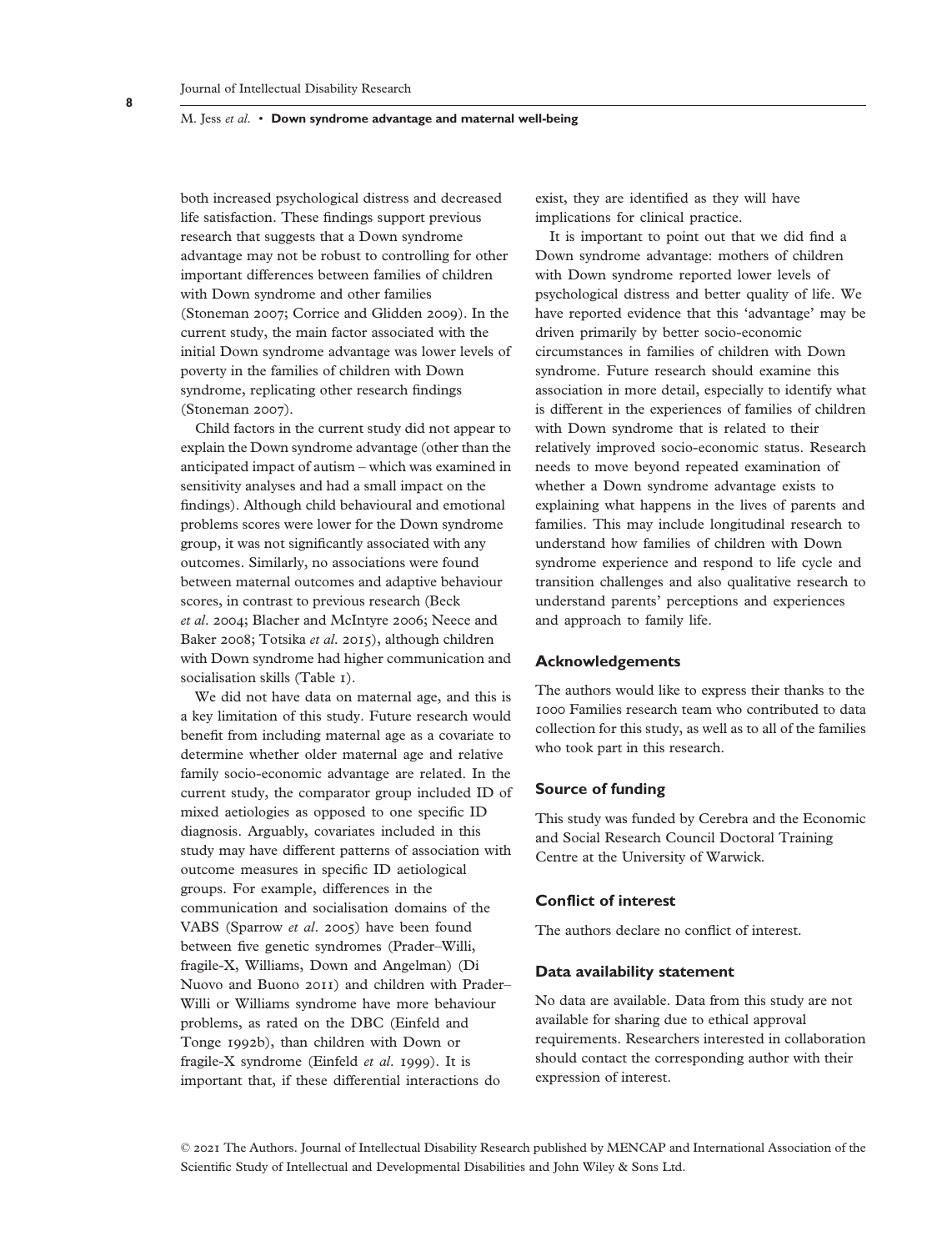## **References**

- Abbeduto L., Seltzer M. M., Shattuck P., Krauss M. W., Orsmond G. & Murphy M. M. (2004) Psychological well-being and coping in mothers of youths with autism, Down syndrome, or fragile X syndrome. *American Journal on Mental Retardation* **109**, 237–54.
- Adams D., Hastings R., Alston-Knox C., Cianfaglione R., Eden K., Felce D. *et al*. (2018) Using Bayesian methodology to explore the profile of mental health and well-being in 646 mothers of children with 13 rare genetic syndromes in relation to mothers of children with autism. *Orphanet Journal of Rare Diseases* **13**, 185.
- Baker B. L., Blacher J., Crnic K. A. & Edelbrock C. (2002) Behavior problems and parenting stress in families of three-year-old children with and without developmental delays. *American Journal on Mental Retardation* **107**, 433–44.
- Beck A., Hastings R. P., Daley D. & Stevenson J. (2004) Pro-social behaviour and behaviour problems independently predict maternal stress. *Journal of Intellectual and Developmental Disability* **29**, 339–49.
- Benson P. R. & Kersh J. (2011) Marital quality and psychological adjustment among mothers of children with ASD: cross-sectional and longitudinal relationships. *Journal of Autism and Developmental Disorders* **41**, 1675–85.
- Benzies K. M., Trute B. & Worthington C. (2013) Maternal self-efficacy and family adjustment in households with children with serious disability. *Journal of Family Studies* **19**, 35–43.
- Blacher J., Begum G. F., Marcoulides G. A. & Baker B. L. (2013) Longitudinal perspectives of child positive impact on families: relationship to disability and culture. *American Journal on Intellectual and Developmental Disabilities* **118**, 141–55.
- Blacher J. & McIntyre L. L. (2006) Syndrome specificity and behavioural disorders in young adults with intellectual disability: cultural differences in family impact. *Journal of Intellectual Disability Research* **50**, 184–98.
- Cheung F. & Lucas R. E. (2014) Assessing the validity of single-item life satisfaction measures: results from three large samples. *Quality of Life Research* **23**, 2809–18.
- Corrice A. M. & Glidden L. M. (2009) The Down syndrome advantage: fact or fiction? *American Journal on Intellectual and Developmental Disabilities* **114**, 254–68.
- Dabrowska A. & Pisula E. (2010) Parenting stress and coping styles in mothers and fathers of pre-school children with autism and Down syndrome. *Journal of Intellectual Disability Research* **54**, 266–80.
- Di Nuovo S. & Buono S. (2011) Behavioral phenotypes of genetic syndromes with intellectual disability: comparison of adaptive profiles. *Psychiatry Research* **189**, 440–5.
- Einfeld S., Tonge B., Turner G., Parmenter T. & Smith A. (1999) Longitudinal course of behavioural and emotional problems of young persons with Prader–Willi, fragile X,

Williams and Down syndromes. *Journal of Intellectual and Developmental Disability* **24**, 349–54.

- Einfeld S. L. & Tonge B. J. (1992a) *Manual for the Developmental Behaviour Checklist Primary Carer Version (DBC-P)*. Monash University Centre for Developmental Psychiatry/School of Psychiatry, University of N.S.W, Melbourne and Sydney.
- Einfeld S. L. & Tonge B. J. (1992b) *Manual for the Developmental Behaviour Checklist*. Monash University Centre for Developmental Psychiatry/School of Psychiatry, University of N.S.W, Melbourne and Sydney.
- Eisenhower A. S., Baker B. L. & Blacher J. (2005) Preschool children with intellectual disability: syndrome specificity, behaviour problems, and maternal well-being. *Journal of Intellectual Disability Research* **49**, 657–71.
- Estes A., Munson J., Dawson G., Koehler E., Zhou X. H. & Abbott R. (2009). Parenting stress and psychological functioning among mothers of preschool children with autism and developmental delay. *Autism* **13**  $(4)$ , 375–87.
- Estes A., Olson E., Sullivan K., Greenson J., Winter J., Dawson G. *et al*. (2013) Parenting-related stress and psychological distress in mothers of toddlers with autism spectrum disorders. *Brain and Development* **35**, 133–8.
- Glidden L. M., Grein K. A. & Ludwig J. A. (2014) The Down syndrome advantage: it depends on what and when you measure. *American Journal on Intellectual and Developmental Disabilities* **119**, 389–404.
- Griffith G. M., Hastings R. P., Nash S. & Hill C. (2010) Using matched groups to explore child behavior problems and maternal well-being in children with Down syndrome and autism. *Journal of Autism and Developmental Disorders* **40**, 610–9.
- Hastings R. P. (2002) Parental stress and behaviour problems of children with developmental disability. *Journal of Intellectual and Developmental Disability* **27**, 149–60.
- Hastings R. P. (2016) Do children with intellectual and developmental disabilities have a negative impact on other family members? The case for rejecting a negative narrative. *International Review of Research in Developmental Disabilities* **50**, 2211–6095.
- Hastings R. P. & Taunt H. M. (2002) Positive perceptions in families of children with developmental disabilities. *American Journal on Mental Retardation* **107**, 116–27.
- Hastings R. P., Totsika V., Hayden N. K., Murray C. A., Jess M., Langley E. & Margetson J. K. (2020) 1000 Families Study, a UK multiwave cohort investigating the well-being of families of children with intellectual disabilities: cohort profile. *BMJ Open* **10**.
- Hayes S. A. & Watson S. L. (2013) The impact of parenting stress: a meta-analysis of studies comparing the experience of parenting stress in parents of children with and without autism spectrum disorder. *Journal of Autism and Developmental Disorders* **43**, 629–42.